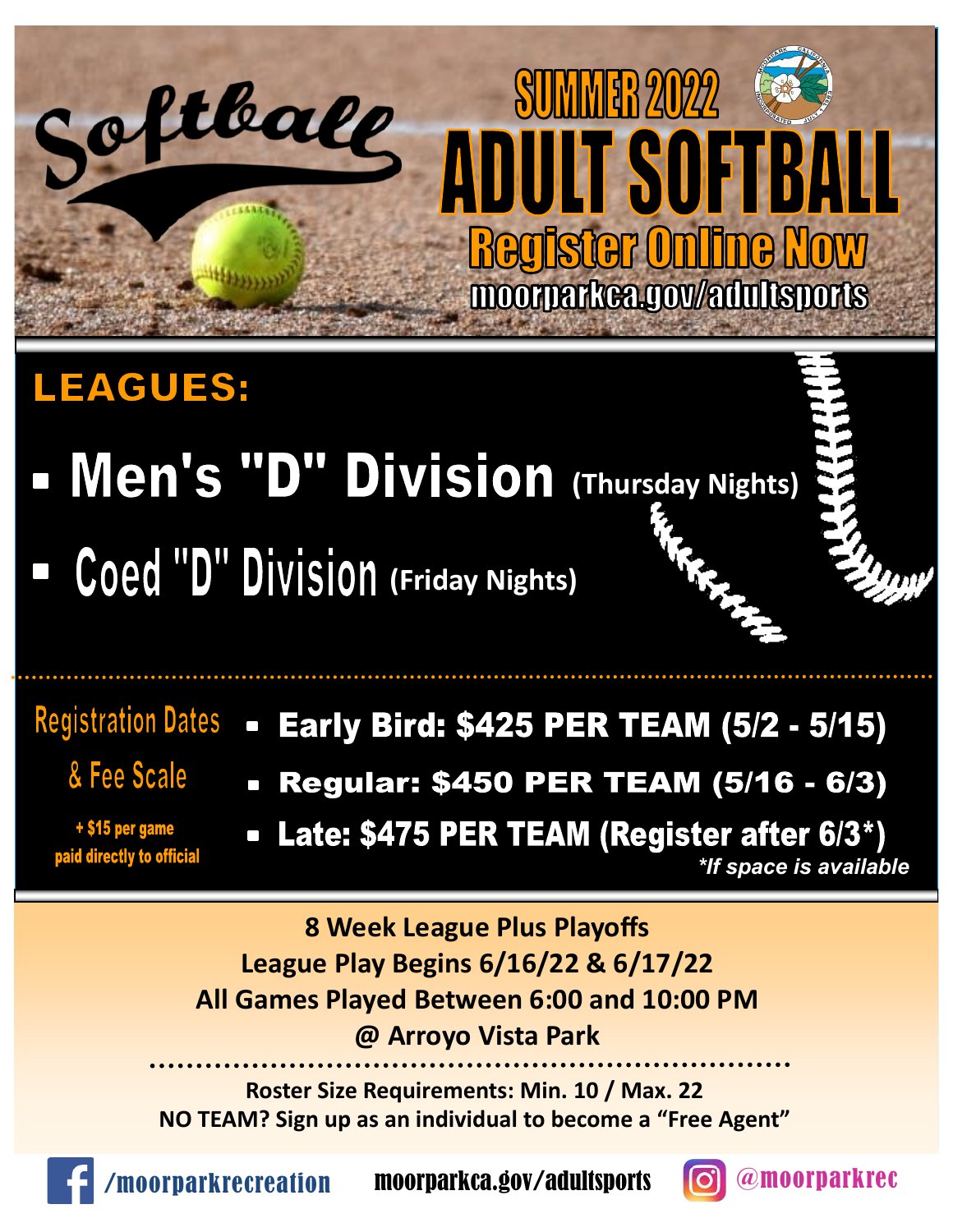# Registration

- Team registration is open now through June 3, 2022. *If space is available, late registration may be accepted according to the fee scale.*
- League games for Men's begin 6/16/22. League games for Coed begin 6/17/22.
- Annual deposit form due at Manager's Meeting for new teams and / or new team managers.
- **To register, submit league fees and registration application:** 
	- $\Rightarrow$  In person to Arroyo Vista Recreation Center at 4550 Tierra Rejada Road in Moorpark
	- $\Rightarrow$  By mail to Recreation Division, 799 Moorpark Ave., Moorpark CA 93021
	- $\Rightarrow$  By e-mail to avrc@moorparkca.gov (paperwork only)
- Registration is not finalized until all paperwork is received.
	- $\Rightarrow$  Legible and complete rosters must be turned in on or before team's first game.

# Manager's Meeting \*

**Thursday, June 9, 2022**

**Time: 5:30 PM** 

**Location: Online via Zoom** 

*\*Required for all new teams and / or teams with new managers. Team manager, assistant manager, or other representative must attend the meeting. Required teams who do not attend will have a \$25 fee deducted from their deposit.*

*Playoff winners receive choice of one:*

*A. Championship Apparel (Qty. 15) B. \$150 off next season's registration fees* 

*C. Sponsor Plaque and \$100 off next season's registration fees*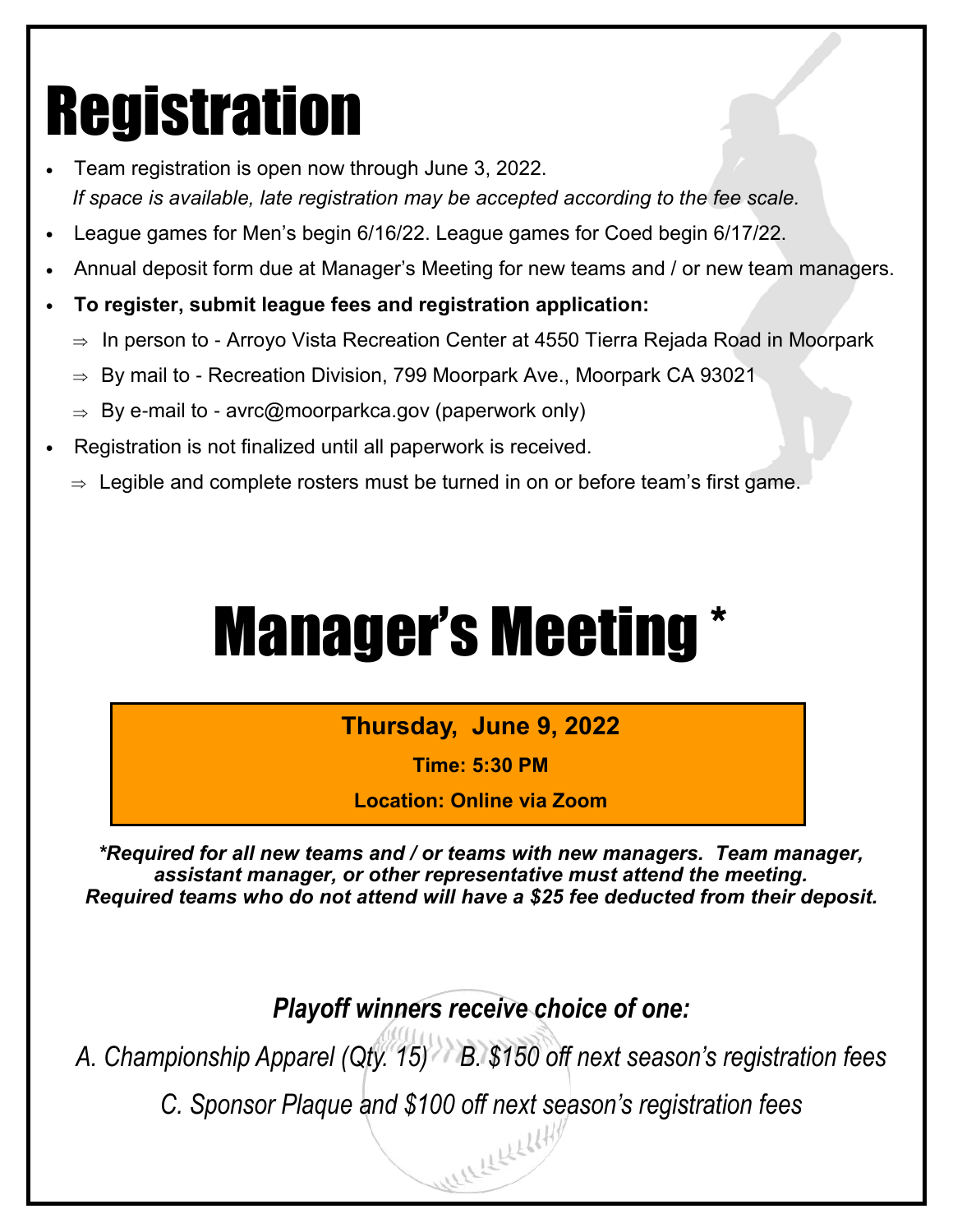|                                    | City of Moorpark                                                                                                                                                                      |  |  |
|------------------------------------|---------------------------------------------------------------------------------------------------------------------------------------------------------------------------------------|--|--|
|                                    | <b>Recreation Division</b>                                                                                                                                                            |  |  |
|                                    | <b>REGISTRATION APPLICATION</b><br><b>ADULT SOFTBALL LEAGUE SUMMER 2022</b><br>MUST BE TURNED IN AT TIME OF REGISTRATION                                                              |  |  |
|                                    |                                                                                                                                                                                       |  |  |
|                                    |                                                                                                                                                                                       |  |  |
|                                    |                                                                                                                                                                                       |  |  |
|                                    | $\text{HOME } (\_\_\_)$                                                                                                                                                               |  |  |
|                                    |                                                                                                                                                                                       |  |  |
|                                    |                                                                                                                                                                                       |  |  |
|                                    | $\texttt{HOME}\;(\underline{\hspace{1cm}}) \qquad \qquad \texttt{CELL}\;(\underline{\hspace{1cm}}) \qquad \qquad \texttt{MOME}\;(\underline{\hspace{1cm}})$                           |  |  |
|                                    | <b>IMPORTANT:</b> Divisions offered vary each season and are dependent upon the strength level and<br>number of teams registered. Registration does not guarantee participation.      |  |  |
|                                    | DIVISION: Men's "D" Division Coed "D" Division                                                                                                                                        |  |  |
|                                    | <b>TEAM TYPE:</b> New <b>Returning Modified</b> (returning with >50% new players)                                                                                                     |  |  |
|                                    |                                                                                                                                                                                       |  |  |
| Division: <u>www.community.com</u> | Record (W-L):________________                                                                                                                                                         |  |  |
| <b>LEAGUE FEES:</b>                | Early Bird Registration - \$425 (Register on/before 5/15)<br>Regular Registration - \$450 (Register 5/16 - 6/3)<br>Late Registration - \$475 (Register after 6/3, if space available) |  |  |
|                                    | * Plus \$15 per game paid directly to official                                                                                                                                        |  |  |
| <b>PAYMENT OPTIONS:</b>            | 1. Check (made payable to "City of Moorpark")<br>Drop-off: 4550 Tierra Rejada Rd., Moorpark<br>Mail: 799 Moorpark Ave., Moorpark CA 93021<br>2. Cash (drop-off only)                  |  |  |
|                                    |                                                                                                                                                                                       |  |  |
|                                    | 3. Visa / MasterCard (by phone only, 805-517-6300)                                                                                                                                    |  |  |
|                                    |                                                                                                                                                                                       |  |  |